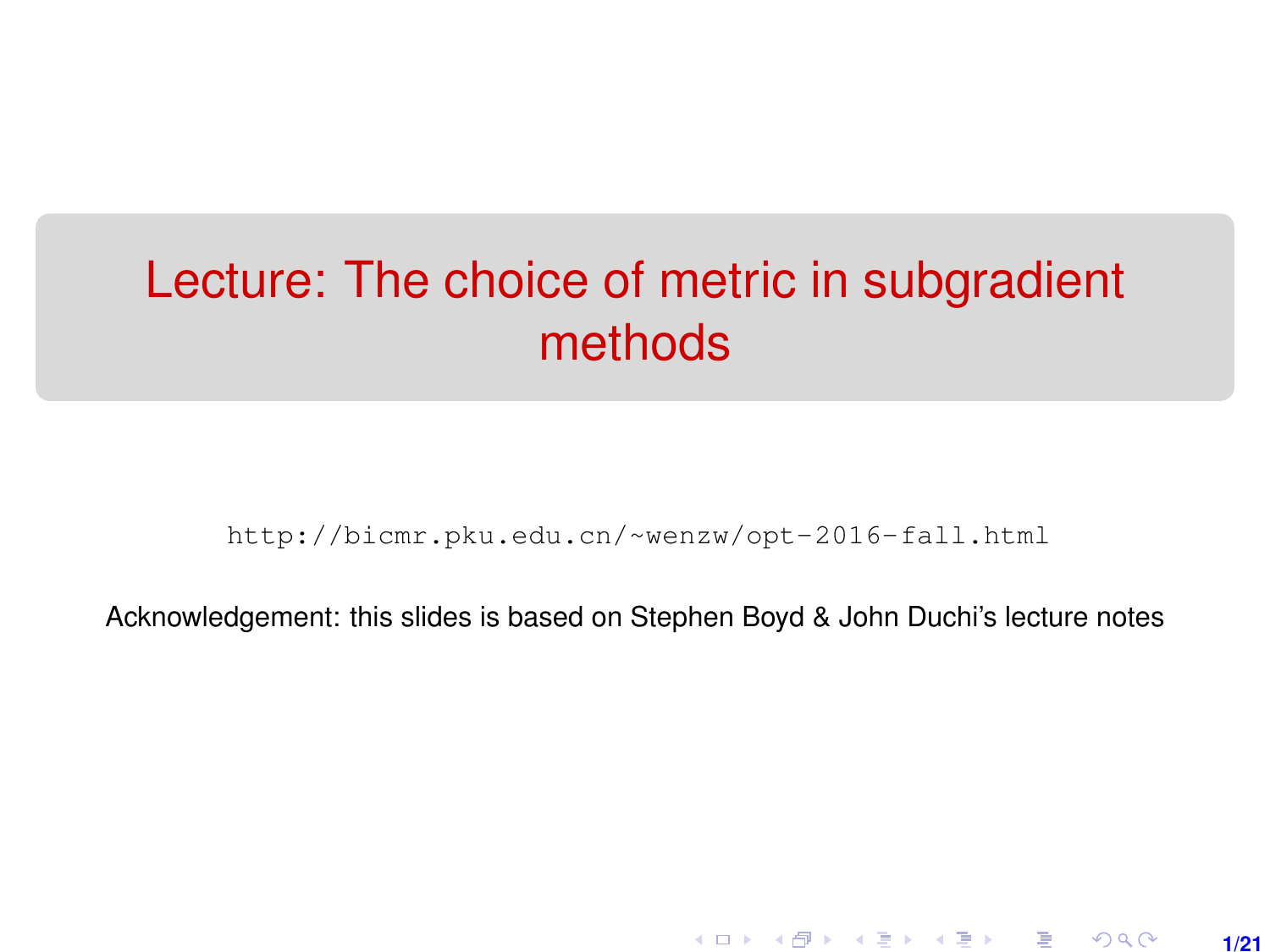- Mirror descent methods
- Convergence analysis
- Mirror descent example
- Variable metric subgradient methods

**2/21**

K ロ ▶ K @ ▶ K 할 > K 할 > 1 할 > 1 이익어

- AdaGrad
- Example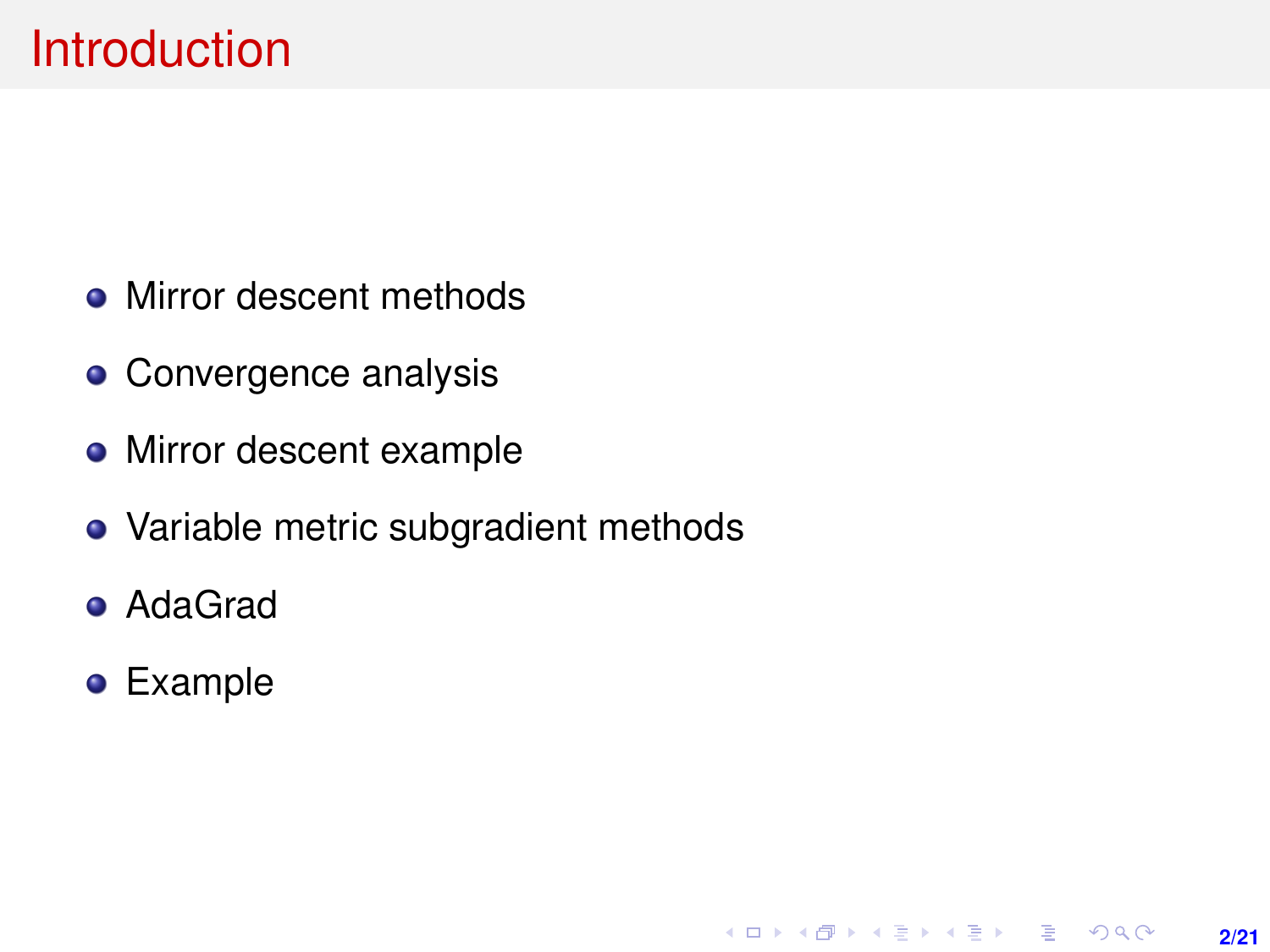# Mirror descent methods

subgradient method without using Euclidean steps

**•** let *h* be a differentiable convex function, then associated Bregman divergence is

$$
D_h(y, x) = h(y) - h(x) - \nabla h(x)^T (y - x)
$$

- mirror ( or non-linear) subgradient method
	- **1** get subgradient  $g^{(k)} \in \partial f(x^{(k)})$

<sup>2</sup> update

$$
x^{(k+1)} = \underset{x \in C}{\text{argmin}} \left\{ (g^{(k)})^T (x - x^k) + \frac{1}{\alpha_k} D_h(x, x^{(k)}) \right\}
$$

generalizes projected subgradient decent (take  $h(x) = \frac{1}{2} ||x||_2^2$ )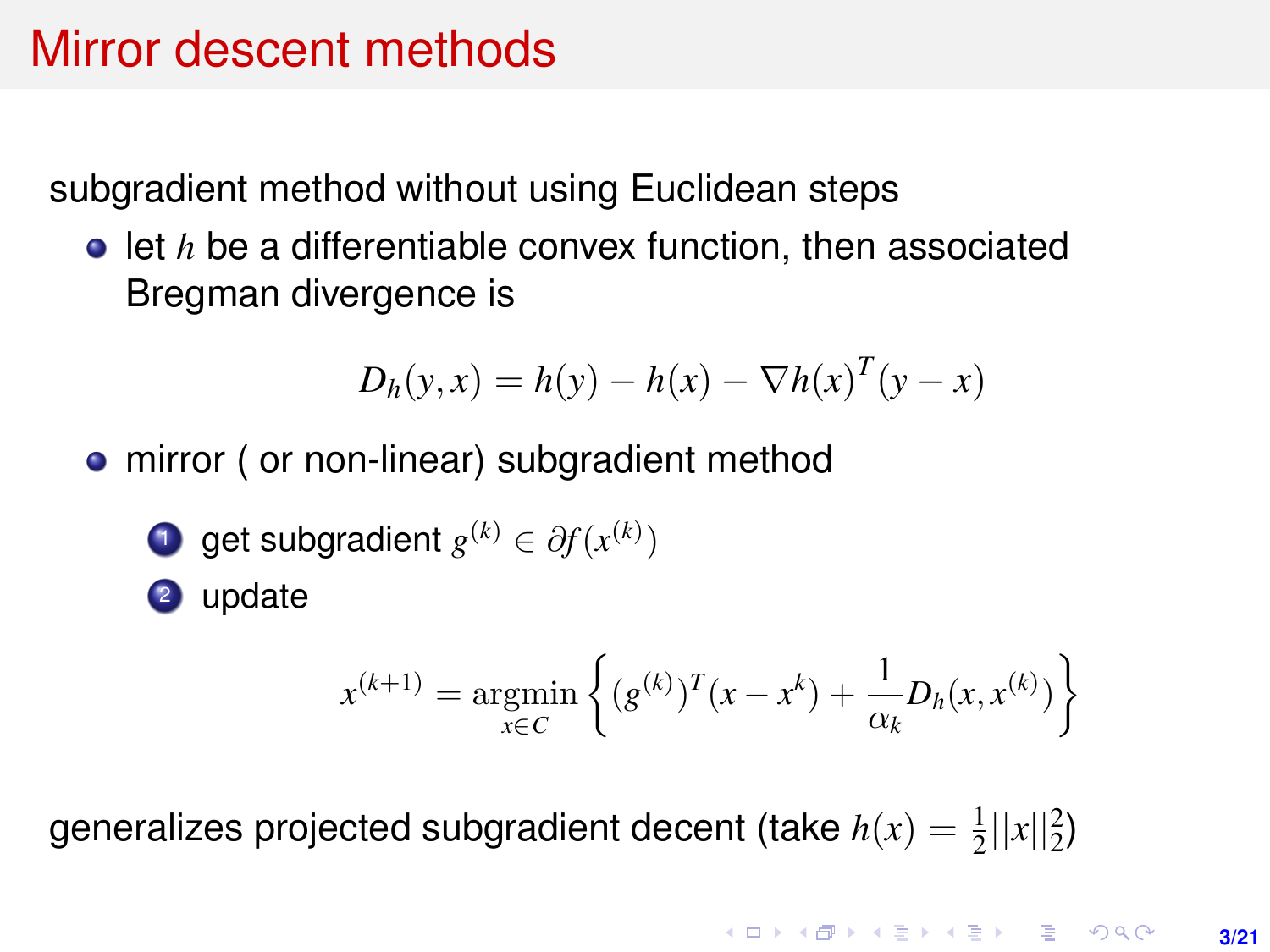### <span id="page-3-0"></span>Convergence analysis

properties of *h* required: *strong convexity* with respect to norm || · ||

$$
h(y) \ge h(x) + \nabla h(x)^{T} (y - x) + \frac{1}{2} ||x - y||^{2}
$$

For any  $x^* \in C$ ,

$$
f(x^{(k)}) - f(x^*) \le (g^{(k)})^T (x^{(k)} - x^*)
$$
  
=  $(g^{(k)})^T (x^{(k+1)} - x^*) + (g^{(k)})^T (x^{(k)} - x^{(k+1)})$ 

Use optimality conditions for  $x^{(k+1)}$ :

$$
(\alpha_k g^{(k)} + \nabla h(x^{(k+1)}) - \nabla h(x^{(k)}))^T (y - x^{(k+1)}) \ge 0, \forall y \in C
$$
  
so (take  $y = x^*$ )

$$
g^{(k)T}(x^{(k+1)} - x^*) \le \frac{1}{\alpha_k} (\nabla h(x^{(k+1)}) - \nabla h(x^{(k)}))^T (x^* - x^{(k+1)})
$$

**KOD KAD KED KED E YOUR 4/21**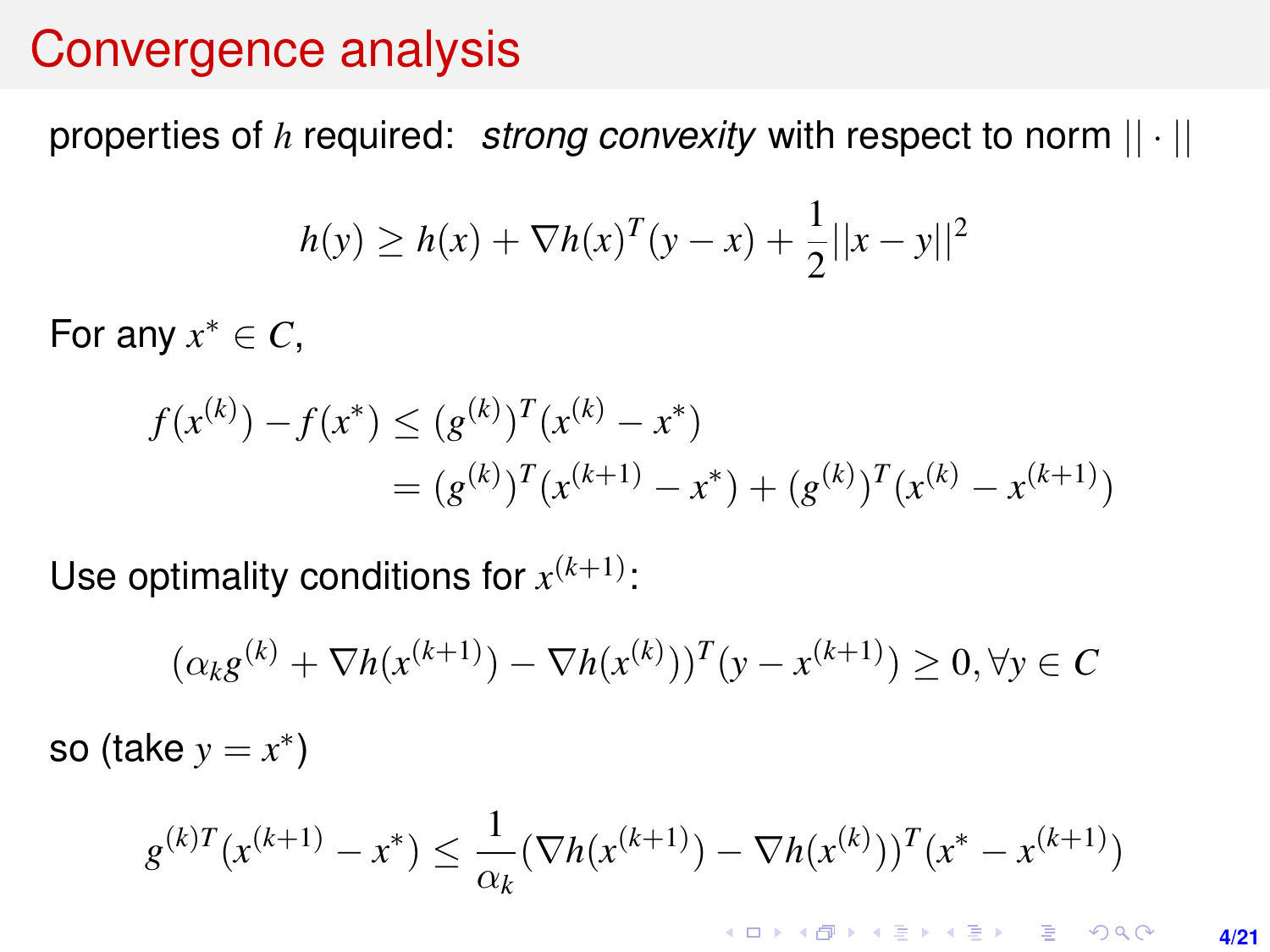# <span id="page-4-0"></span>Convergence analysis continued

identity for divergences

$$
\begin{aligned} \left(\nabla h(x^{(k+1)}) - \nabla h(x^{(k)})\right)^T (x^* - x^{(k+1)}) \\ &= D_h(x^*, x^{(k)}) - D_h(x^*, x^{(k+1)}) - D_h(x^{(k)}, x^{(k+1)}) \end{aligned}
$$

for any  $x^* \in C$ ,

$$
f(x^{(k)}) - f(x^*) \leq g^{(k)T}(x^{(k+1)} - x^*) + g^{(k)T}(x^{(k)} - x^{(k+1)})
$$
  
\n
$$
\leq \frac{1}{\alpha_k} \left[ D_h(x^*, x^{(k)}) - D_h(x^*, x^{(k+1)}) \right] - \frac{1}{\alpha_k} D_h(x^{(k)}, x^{(k+1)})
$$
  
\n
$$
+ g^{(k)T}(x^{(k)} - x^{(k+1)})
$$

apply Fenchel-Young inequality ( $x^Ty\leq \frac{1}{2\alpha}||x||^2+\frac{\alpha}{2}$  $\frac{\alpha}{2}||y||_*^2$ 

$$
\leq \frac{1}{\alpha_k} \left[ D_h(x^*, x^{(k)}) - D_h(x^*, x^{(k+1)}) \right] - \frac{1}{\alpha_k} D_h(x^{(k)}, x^{(k+1)}) + \frac{\alpha_k}{2} ||g^{(k)}||_*^2 + \frac{1}{2\alpha_k} ||x^{(k)} - x^{(k+1)}||^2 \leq \frac{1}{\alpha_k} \left[ D_h(x^*, x^{(k)}) - D_h(x^*, x^{(k+1)}) \right] + \frac{\alpha_k}{2} ||g_{\pm}^{(k)}||_{\frac{4}{3}(\frac{1}{2})}^2
$$

**5/21**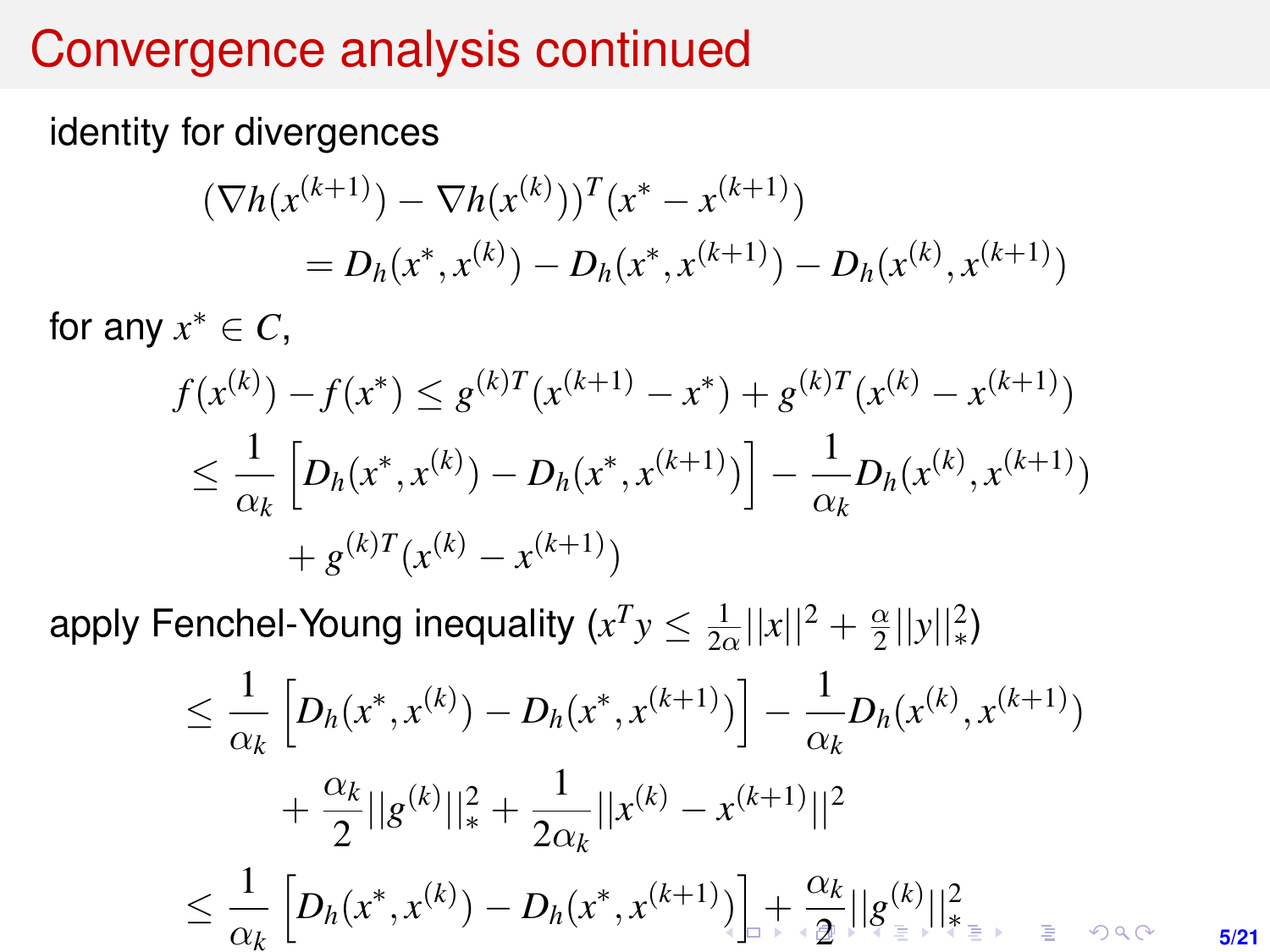### <span id="page-5-0"></span>Convergence guarantees

with fixed stepsize  $\alpha_k = \alpha$ ,

$$
\frac{1}{k}\sum_{i=1}^{k} f(x^{(i)}) - f(x^*) \le \frac{1}{\alpha k} D_h(x^*, x^{(1)}) + \frac{\alpha}{2k} \max_{i} ||g^{(i)}||_*^2
$$

in general, converges if

$$
\bullet \ D_h(x^*,x^{(1)})<\infty
$$

• 
$$
\sum_k \alpha_k = \infty
$$
 and  $\alpha_k \to 0$ 

**•** for all  $g \in \partial f(x)$  and  $x \in C$ ,  $||g||_* \leq G$  for some  $G < \infty$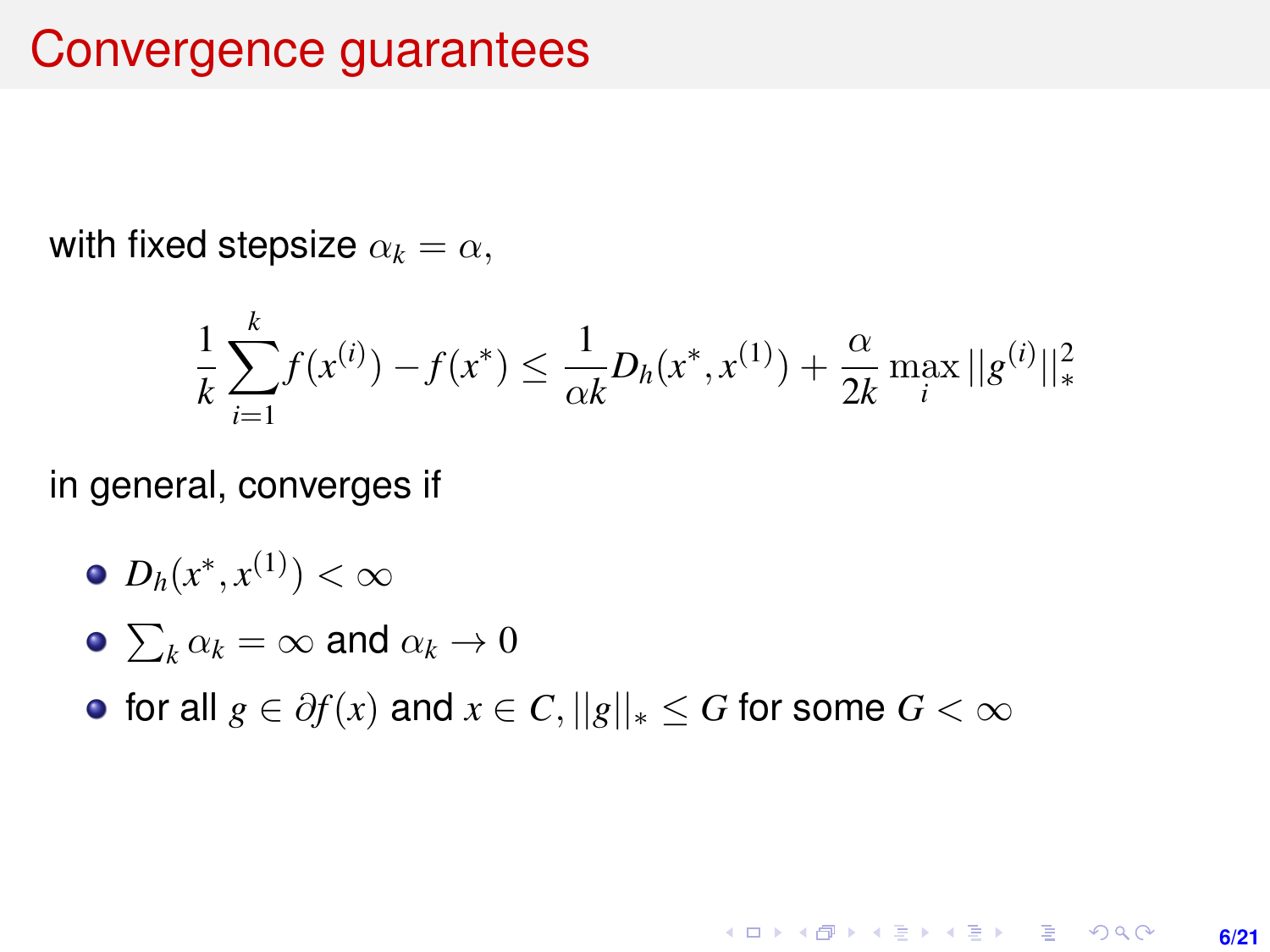# Mirror descent examples

- Usual (projected) subgradient descent:  $h(x) = \frac{1}{2}||x||_2^2$
- With constrains of simplex,  $C = \{x \in R_+^n | \mathbf{1}^T x = 1\},$ use negative entropy

$$
h(x) = \sum_{i=1}^{n} x_i \log x_i
$$

<sup>1</sup> Strongly convex with respect to *l*1−norm 2 With  $x^{(1)} = 1/n$ , have  $D_h(x^*, x^{(1)}) \le \log n$  for  $x^* \in C$ **3** If  $G_{\infty} \ge ||g||_{\infty}$  for  $g \in \partial f(x)$  for  $x \in C$ ,

$$
f_{best}^{(k)} - f^* \le \frac{\log n}{\alpha k} + \frac{\alpha}{2k} G_{\infty}
$$

4 Can be much better than regular subgradient decent...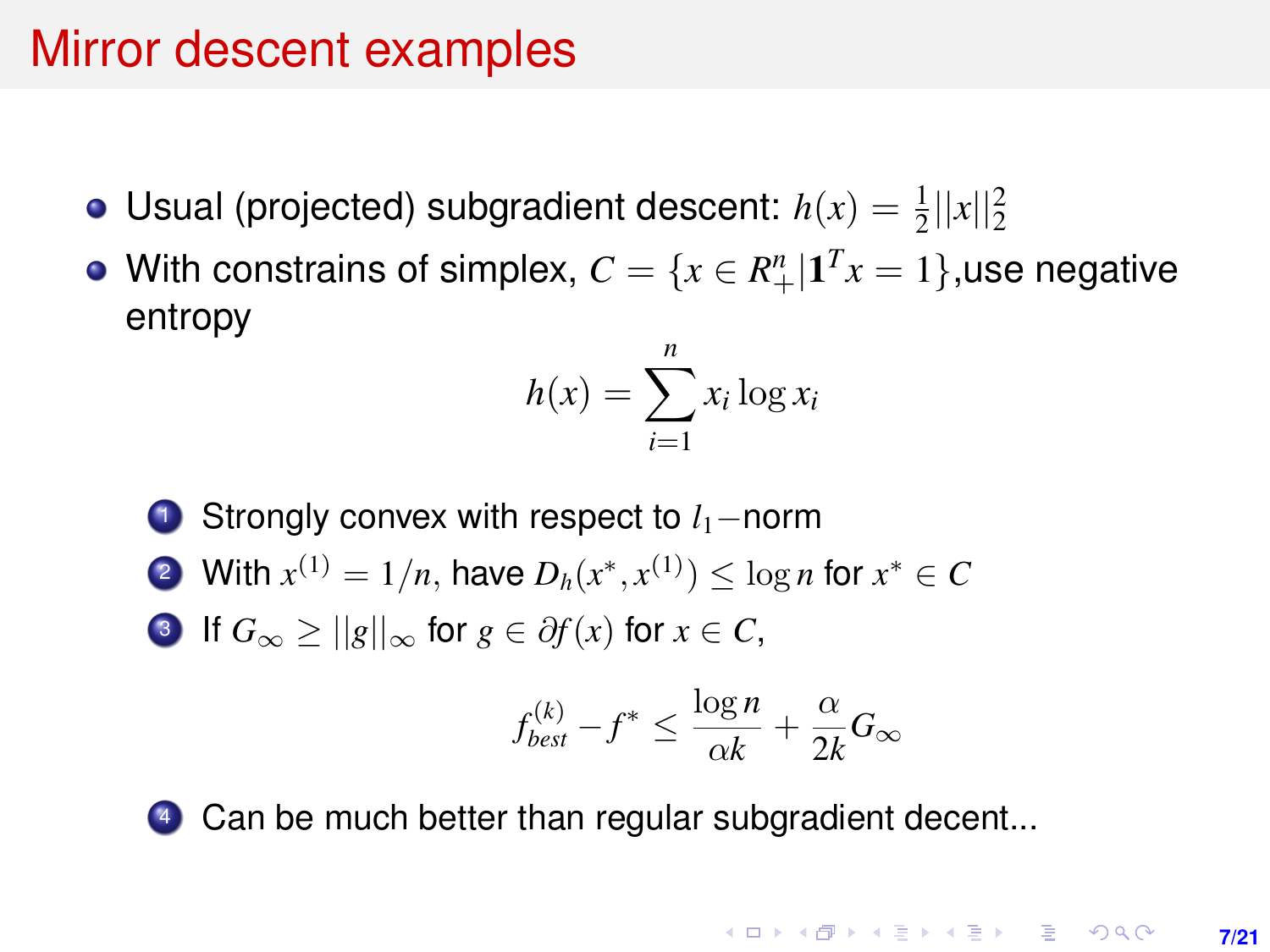## Example

Robust regression problem (an LP):

minimize 
$$
f(x) = ||Ax - b||_1 = \sum_{i=1}^{m} |a_i^T x - b_i|
$$
  
subject to  $x \in C = \{x \in R_+^n | 1^T x = 1\}$ 

subgradient of objective is  $g = \sum_{i=1}^{m} sign(a_i^Tx - b_i)a_i$ 

- Projected subgradient update  $(h(x) = (1/2)||x||_2^2)$ :
- Mirror descent update  $(h(x) = \sum_{i=1}^{n} x_i \log x_i)$ :

$$
x_i^{(k+1)} = \frac{x_i^{(k)} \exp(-\alpha g_i^{(k)})}{\sum_{j=1}^n x_j^{(k)} \exp(-\alpha g_j^{(k)})}
$$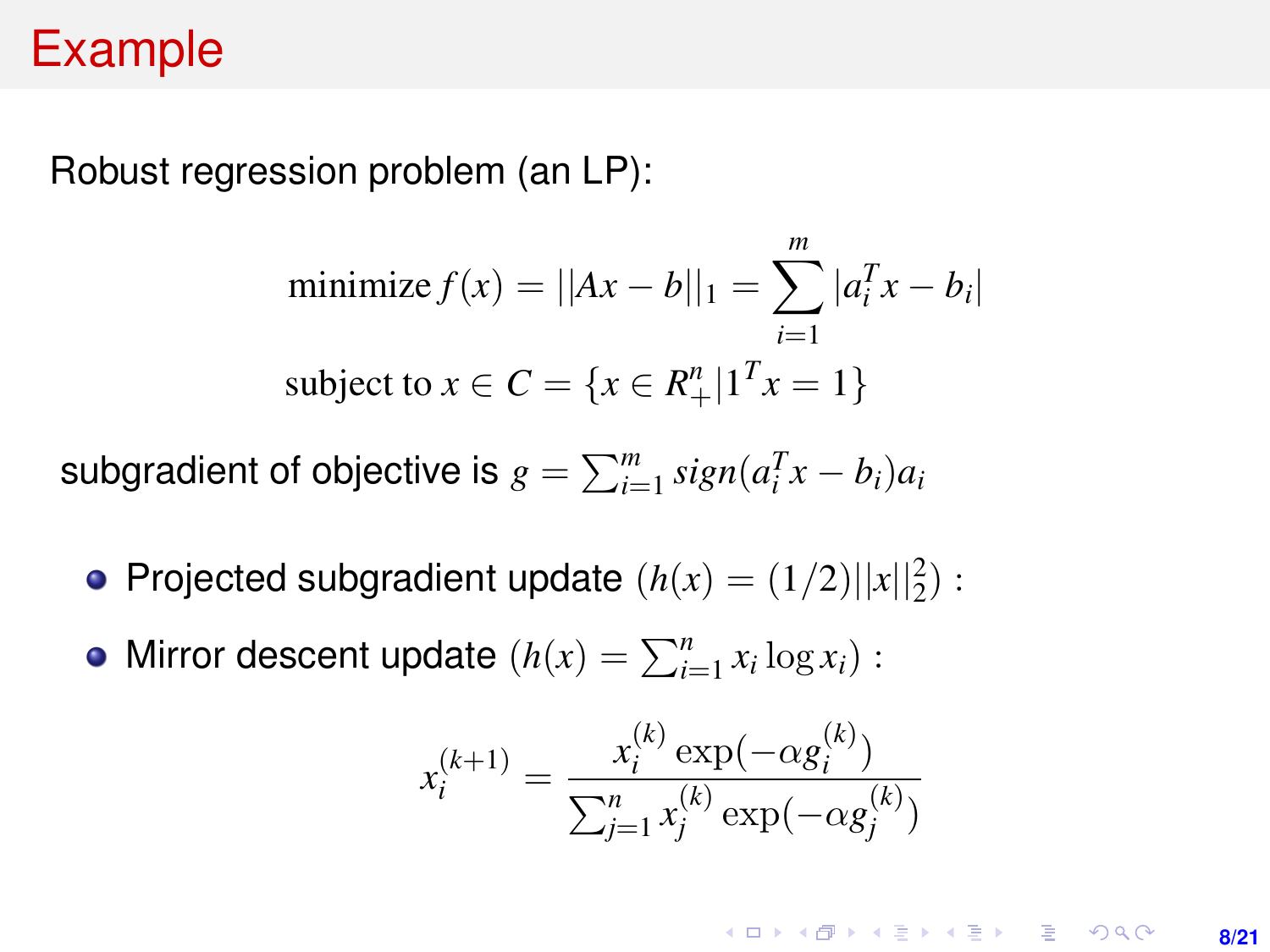# Example

### Robust regression problem with  $a_i \sim N(0, I_{n \times n})$  and  $b_i = (a_{i,1} + a_{i,2})/2 + \varepsilon_i$  where  $\varepsilon_i \sim N(0, 10^{-2}), m = 20, n = 3000$



stepsizes chosen according to best bounds (but still sensitive to stepsize choice)**KORKARK (EXIST) E MAG**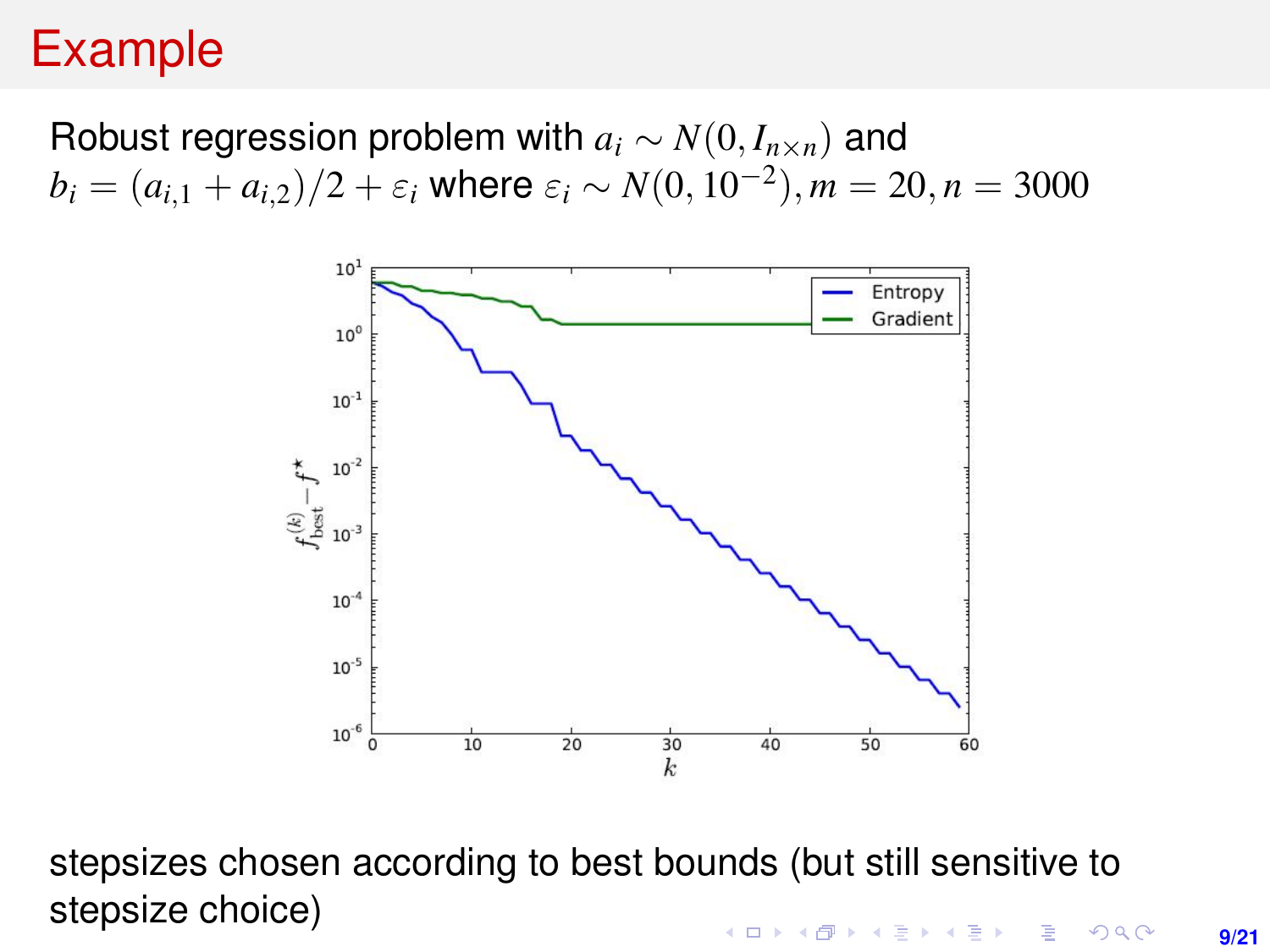subgradient method with variable metric  $H_k \succ 0$ :

- **1** get subgradient  $g^{(k)} \in \partial f(x^{(k)})$
- <sup>2</sup> update (diagonal) metric *H<sup>k</sup>*

• update 
$$
x^{(k+1)} = x^{(k)} - H_k^{-1}g^{(k)}
$$

matrix *H<sup>k</sup>* generalizes step-length α*<sup>k</sup>*

there are many such methods (Ellipsoid method, AdaGrad,...)

**10/21**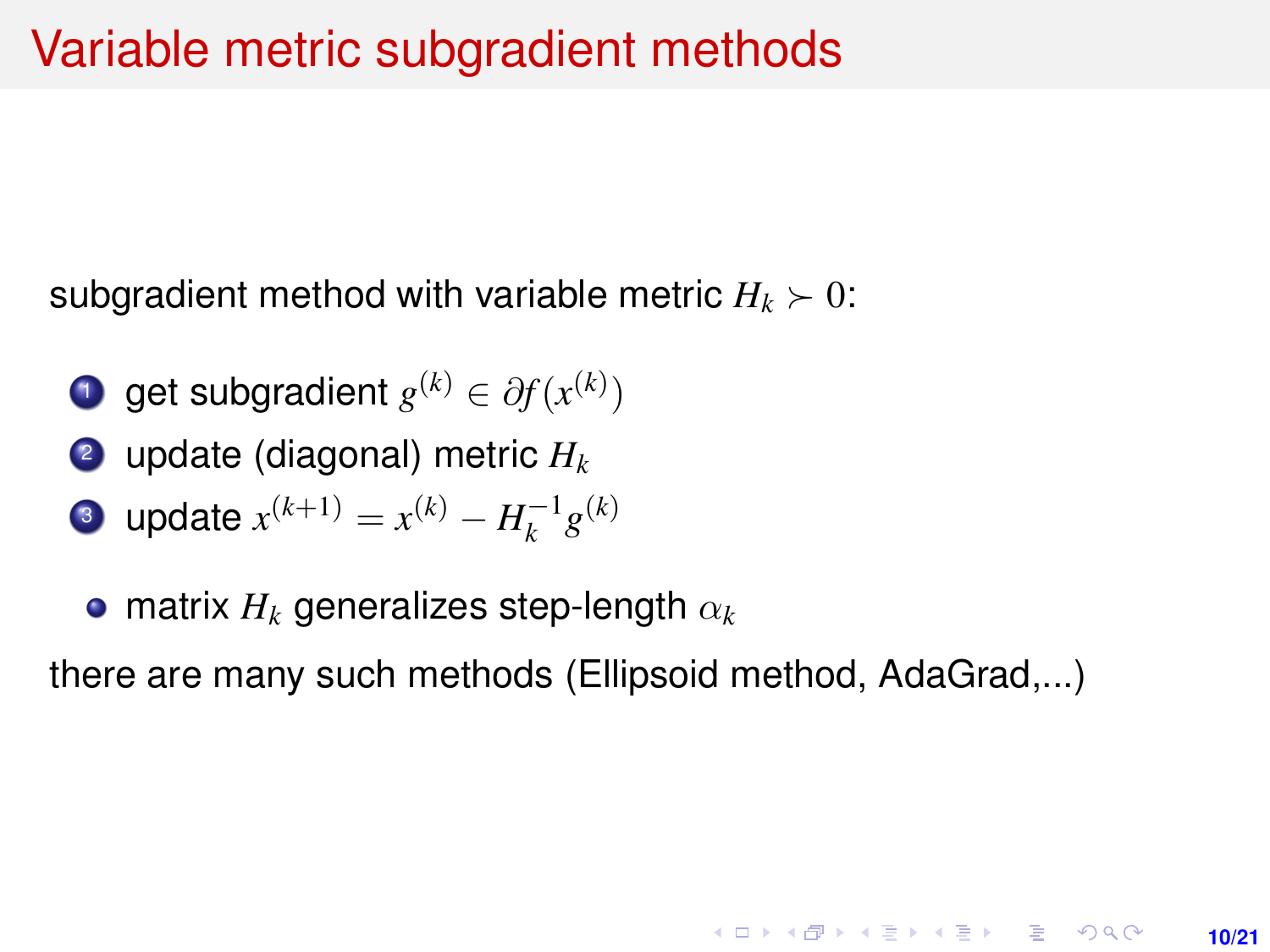## Variable metric projected subgradient method

same, with projection carried out in the  $H_k$  metric:

- **1** get subgradient  $g^{(k)} \in \partial f(x^{(k)})$
- <sup>2</sup> update (diagonal) metric *H<sup>k</sup>*

• update 
$$
x^{(k+1)} = P_{\chi}^{H_k}(x^{(k)} - H_k^{-1}g^{(k)})
$$

where

$$
\Pi_{\chi}^{H}(y) = \underset{x \in \chi}{\operatorname{argmin}} ||x - y||_{H}^{2}
$$

**11/21**

and  $||x||_H =$ √ *x THx*.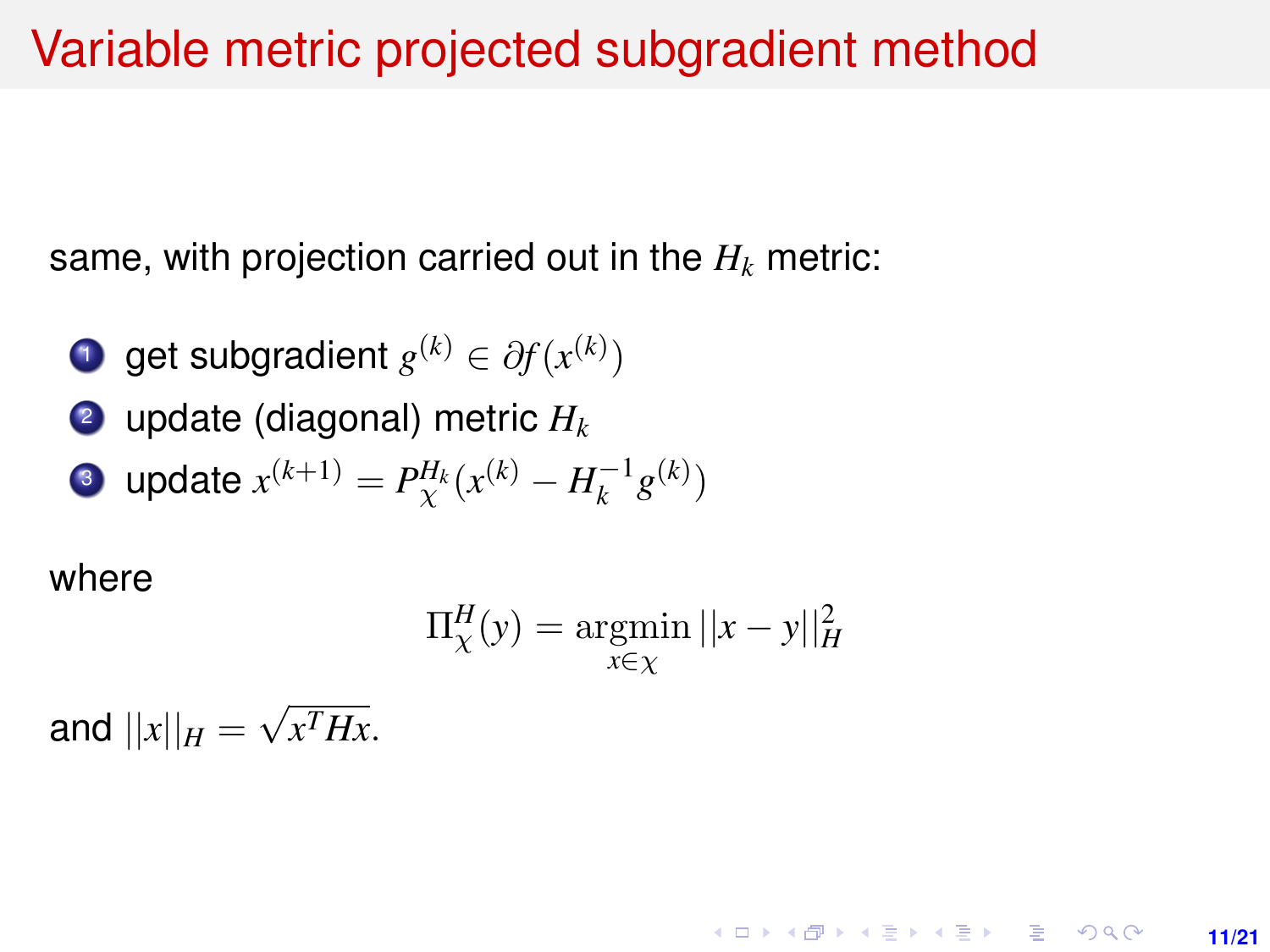since  $\Pi_\chi^{H_k}$  is non-expansive in the  $||\cdot||_{H_k}$  norm, we get

$$
||x^{(k+1)} - x^*||_{H^{(k)}}^2 = ||P_X^{H_k}(x^{(k)} - H_k^{-1}g^{(k)}) - P_X^{H_k}(x^*)||_{H_k}^2
$$
  
\n
$$
\leq ||x^{(k)} - H_k^{-1}g^{(k)} - x^*||_{H_k}^2
$$
  
\n
$$
= ||x^{(k)} - x^*||_{H_k}^2 - 2(g^{(k)})^T(x^{(k)} - x^*) + ||g^{(k)}||_{H_k^{-1}}^2
$$
  
\n
$$
\leq ||x^{(k)} - x^*||_{H_k}^2 - 2(f(x^{(k)}) - f^*) + ||g^{(k)}||_{H_k^{-1}}^2.
$$

**12/21**

K ロ X x (倒 X X 至 X X 至 X → ① N Q Q →

 $\textsf{using } f^* = f(x^*) \geq f(x^{(k)}) + g^{(k)T}(x^* - x^{(k)})$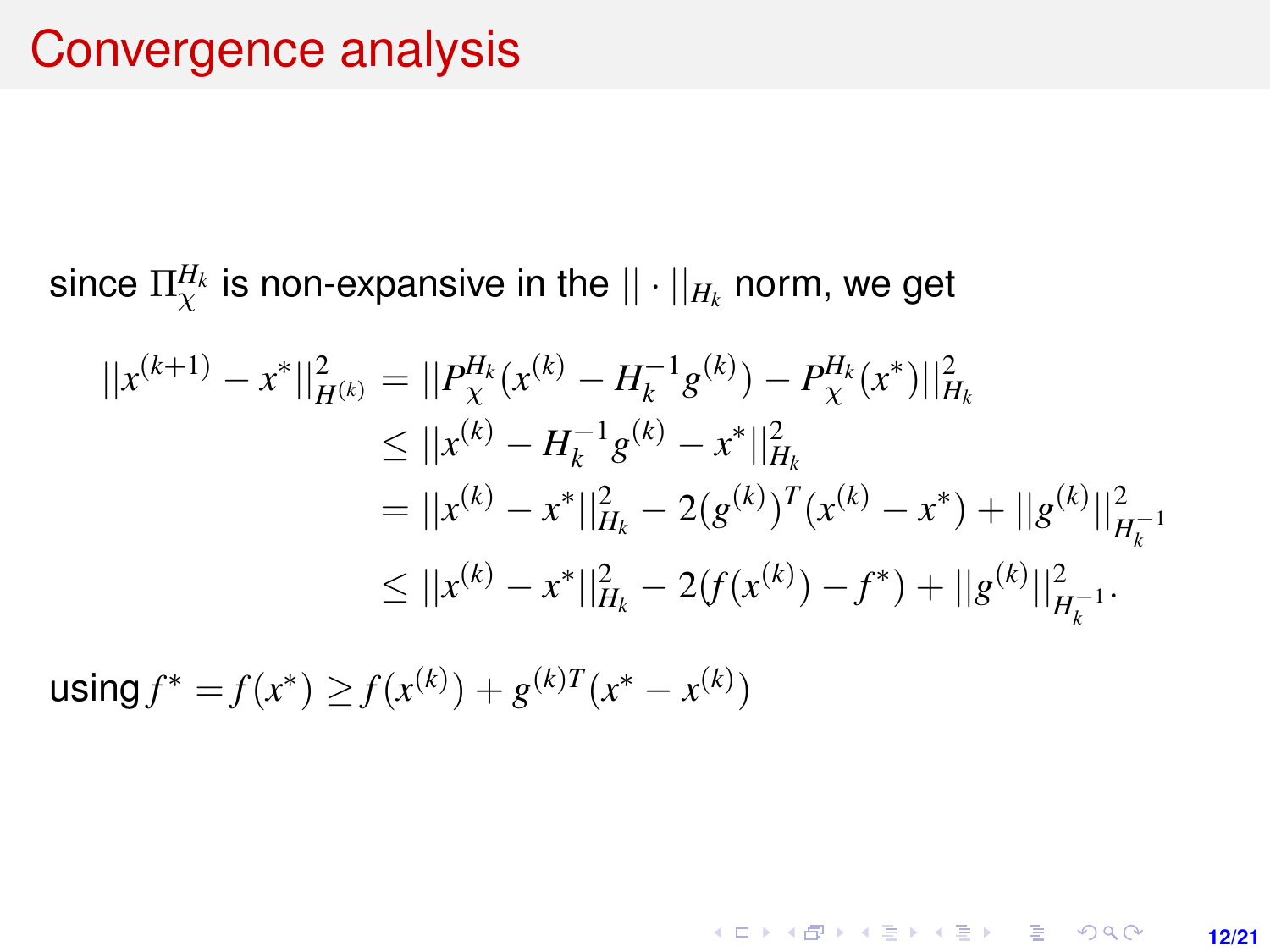apply recursively, use

$$
\sum_{i=1}^{k} (f(x^{(i)}) - f^*) \ge k(f_{best}^{(k)} - f^*)
$$

and rearrange to get

$$
f_{best}^{(k)} - f^* \le \frac{||x^{(1)} - x^*||_{H_1}^2 + \sum_{i=1}^k ||g^{(i)}||_{H_i^{-1}}^2}{2k} + \frac{\sum_{i=2}^k (||x^{(i)} - x^*||_{H_i}^2 - ||x^{(i)} - x^*||_{H_{i-1}}^2)}{2k}
$$

K ロ X (日) X (日) X (日) X (日) X (日) X (日) X (日) X (日) X (日) X (日) **13/21**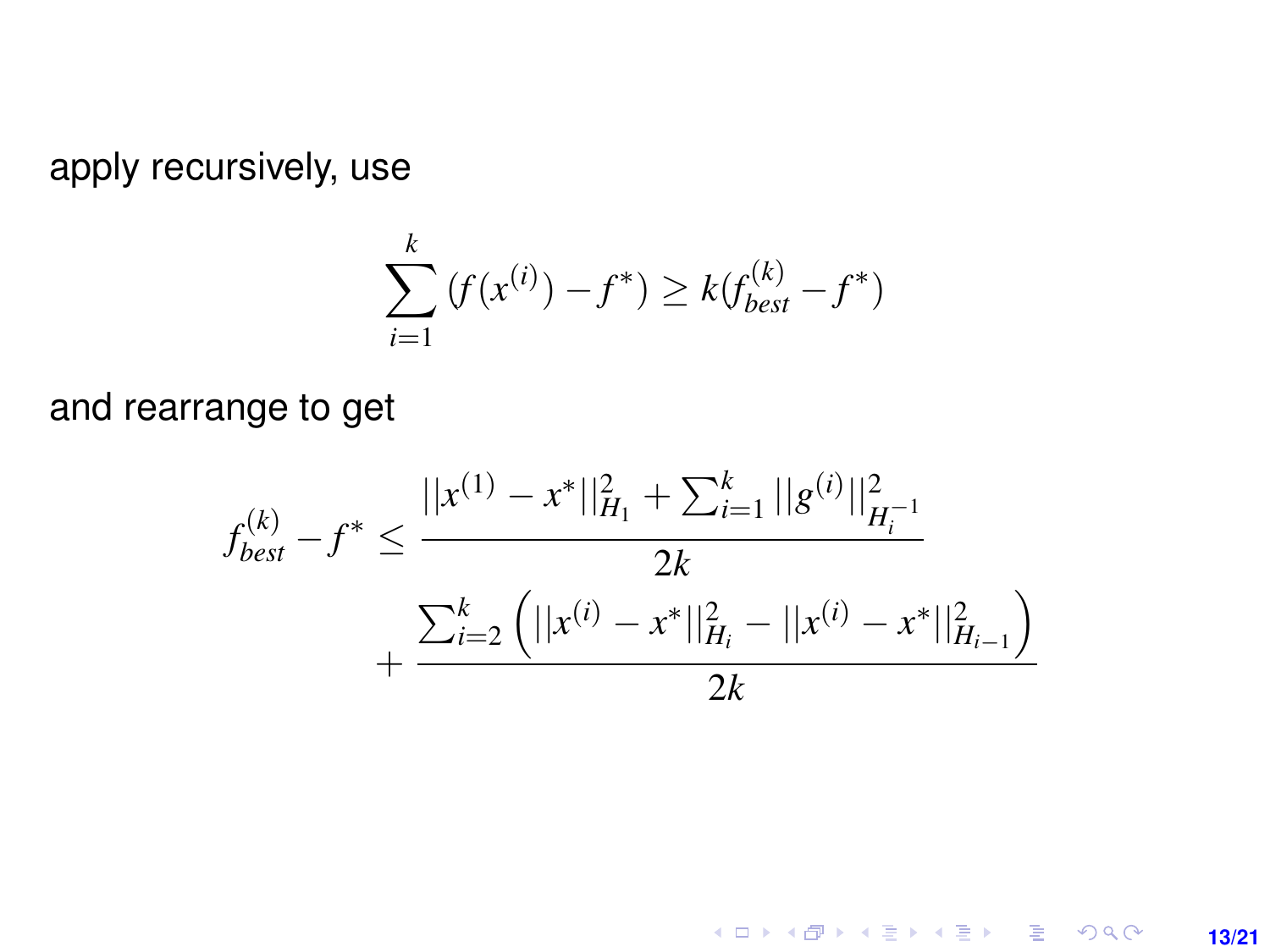numeration of additional term can be bounded to get estimates

• for general 
$$
H_k = \text{diag}(h_k)
$$

$$
f_{best}^{(k)} - f^* \le \frac{R_{\infty}^2 ||H_1||_1 + \sum_{i=1}^k ||g^{(i)}||_{H_i^{-1}}^2}{2k} + \frac{R_{\infty}^2 \sum_{i=2}^k ||H_i - H_{i-1}||_1}{2k}
$$

• 
$$
H_k = \text{diag}(h_k)
$$
 with  $h_i \ge h_{i-1}$  for all  $i$ 

$$
f_{best}^{(k)} - f^* \le \frac{\sum_{i=1}^k ||g^{(i)}||^2_{H_i^{-1}}}{2k} + \frac{R^2_{\infty}||h_k||_1}{2k}
$$

**14/21**

**K ロ X (日) X 제공 X 제공 X 기공 및 X X 이 Q (0)** 

where  $\max_{1\leq i\leq k}||x^{(i)}-x^*||_\infty\leq R_\infty$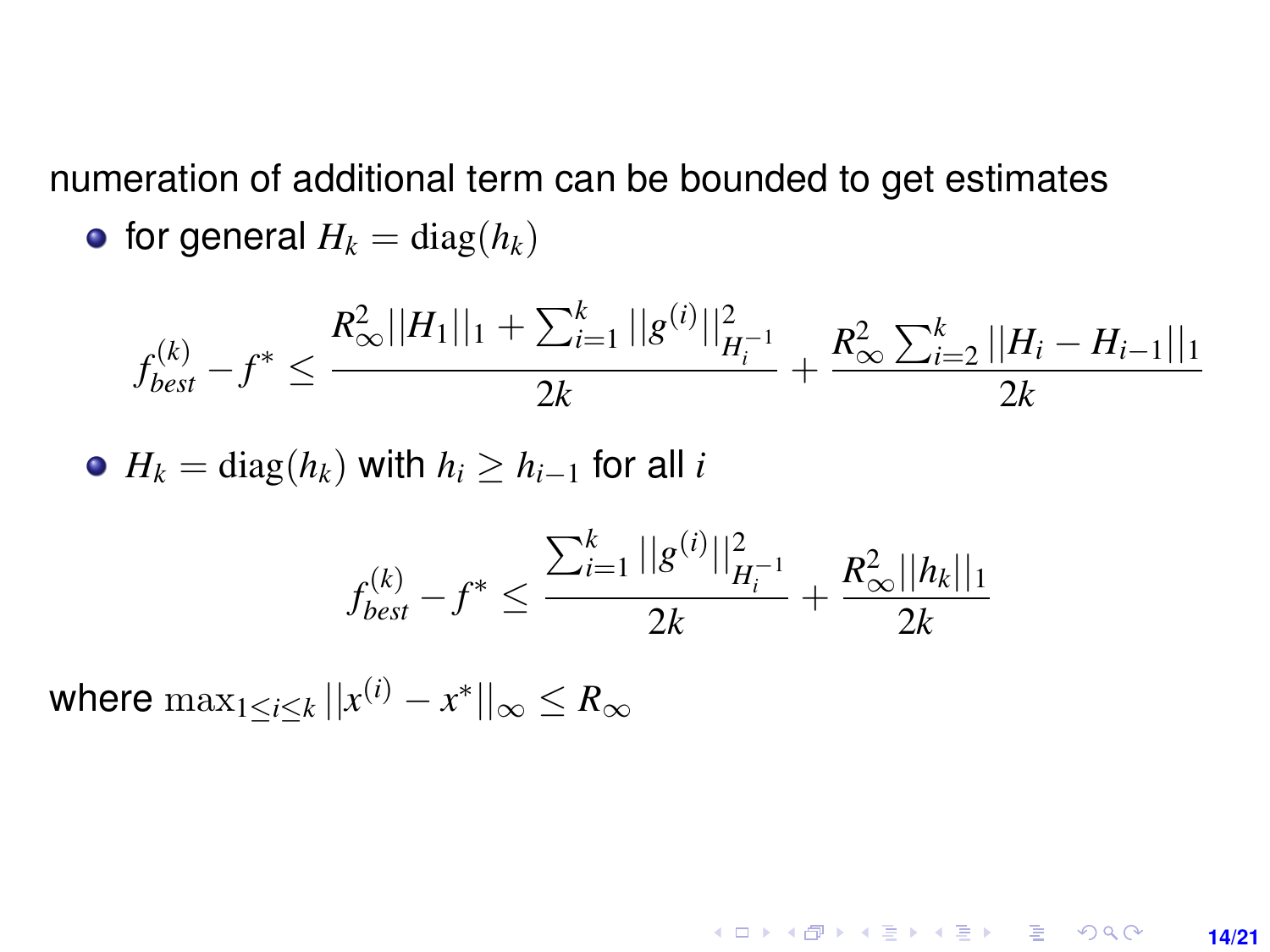#### converges if

- $\bullet$   $R_{\infty}$  <  $\infty$  (e.g. if  $\chi$  is compact)
- $\sum_{i=1}^k ||g^{(i)}||^2_{H_i^{-1}}$ grows slower than  $k$
- $\sum_{i=2}^k ||H_i H_{i-1}||_1$  grows slower than  $k$  **or** *h*<sub>*i*</sub> ≥ *h*<sub>*i*−1</sub> for all *i* and  $||h_k||_1$  grows slower than *k*

**15/21**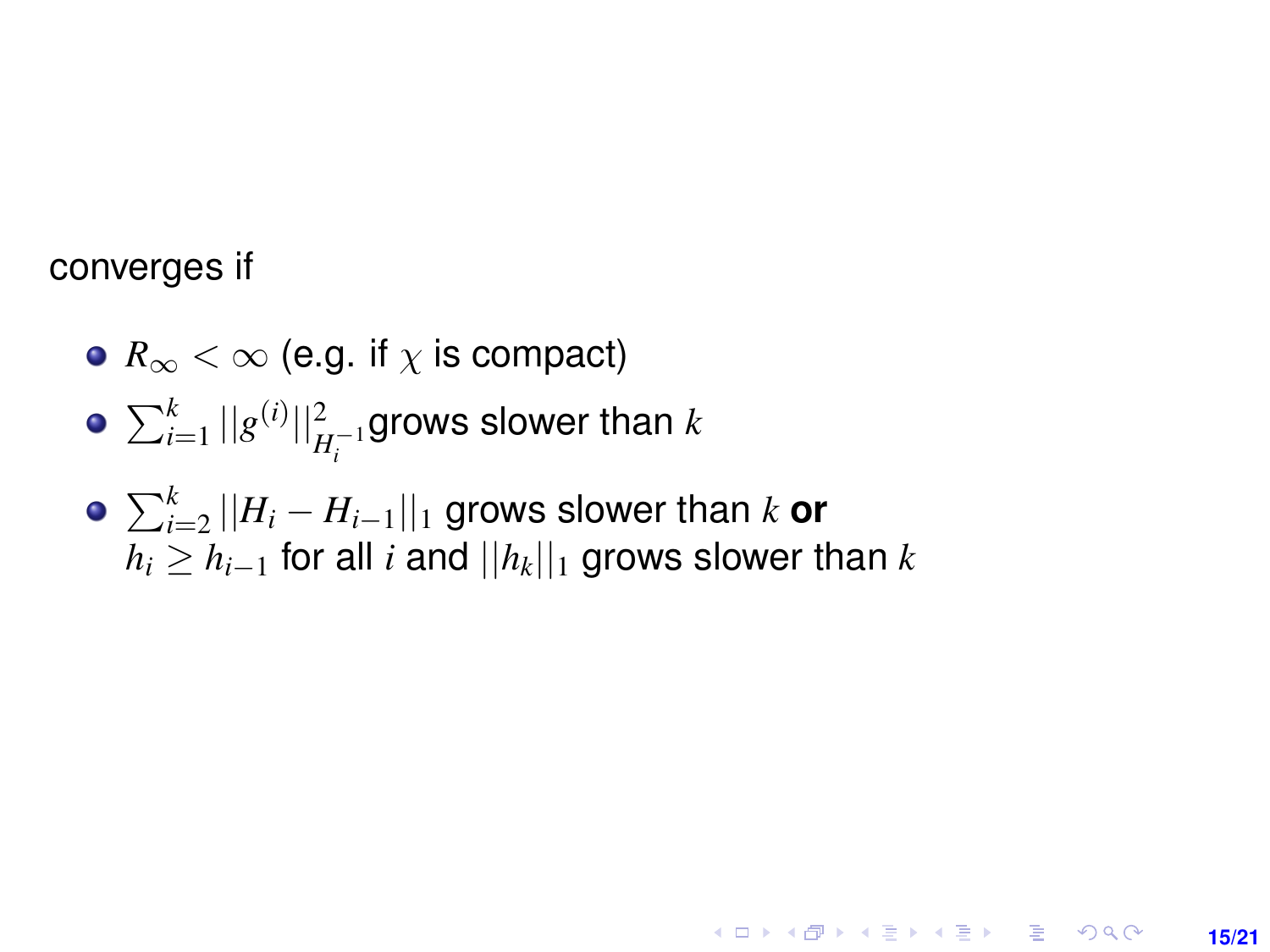# AdaGrad

AdaGrad-adaptive subgradient method

- **1** get subgradient  $g^{(k)} \in \partial f(x^{(k)})$
- 2 choose metric  $H_k$ :
	- set  $S_k = \sum_{i=1}^k \text{diag}(g^{(i)})^2$ set  $H_k = \frac{1}{\alpha} S_k^{\frac{1}{2}}$

• update 
$$
x^{(k+1)} = P_{\chi}^{H_k}(x^{(k)} - H_k^{-1}g^{(k)})
$$

**16/21**

**KORKARK A BIK BIKA A GA A GA A GA A BIKA A BIKA A BIKA A BIKA A BIKA A BIKA A BIKA A BIKA A BIKA A BIKA A BIKA** 

where  $\alpha > 0$  is step-size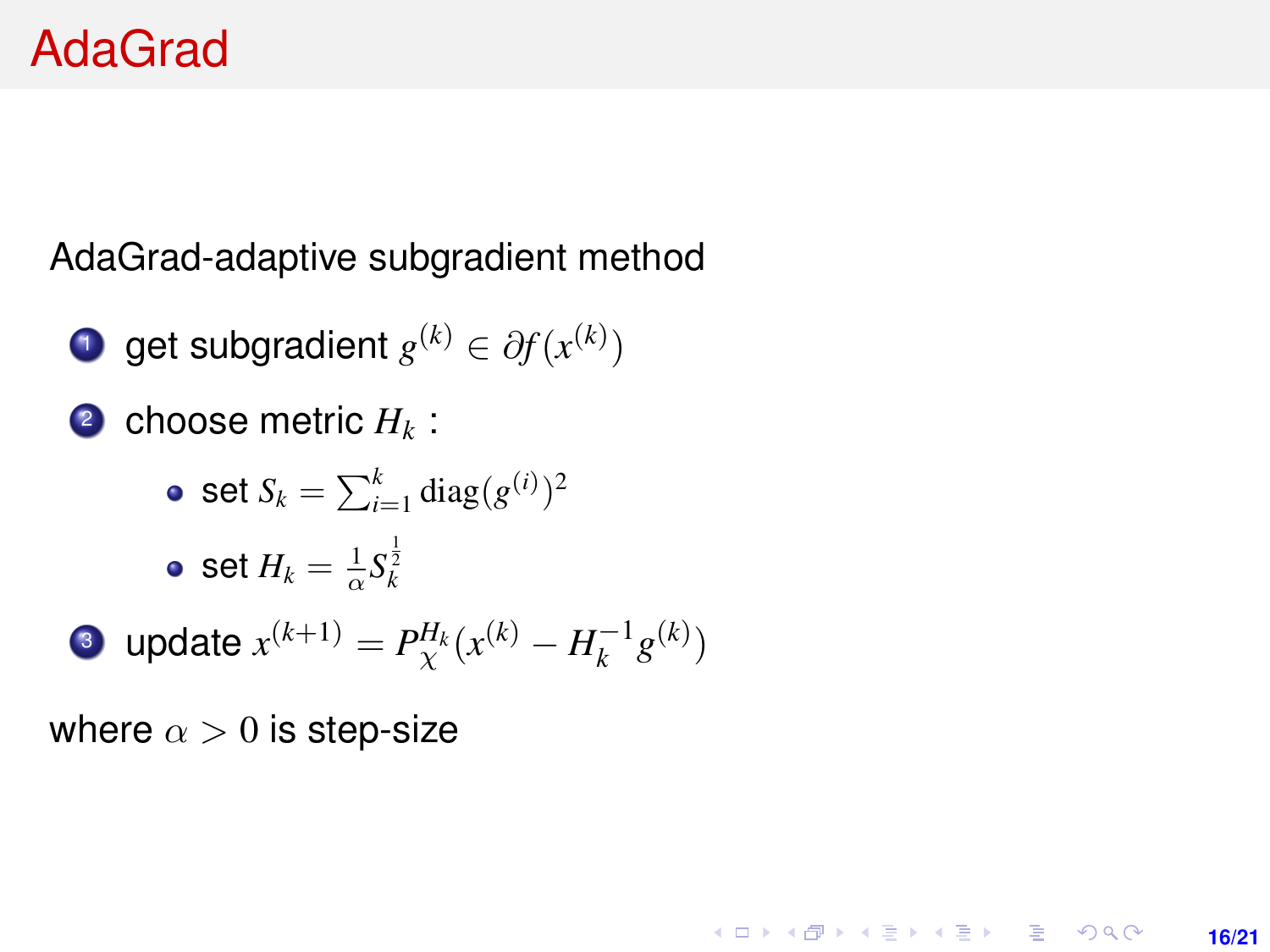### AdaGrad-motivation

• for fixed  $H_k = H$  we have estimate:

$$
f_{best}^{(k)} - f^* \le \frac{1}{2k} (x^{(1)} - x^*)^T H (x^{(1)} - x^*) + \frac{1}{2k} \sum_{i=1}^k ||g^{(i)}||_{H^{-1}}^2
$$

**• idea**: Choose *diagonal*  $H_k \succ 0$  that minimizes this estimate in hindsight:

$$
H_k = \underset{h}{\text{argmin}} \max_{x, y \in C} (x - y)^T \text{diag}(h)(x - y) + \sum_{i=1}^k ||g^{(i)}||_{\text{diag}(h)^{-1}}^2
$$

• optimal 
$$
H_k = \frac{1}{R_{\infty}} \text{diag}\left(\sqrt{\sum_{i=1}^k (g_1^{(i)})^2}, ..., \sqrt{\sum_{i=1}^k (g_n^{(i)})^2}\right)
$$

**intuition**: adapt step-length based on historical step lengths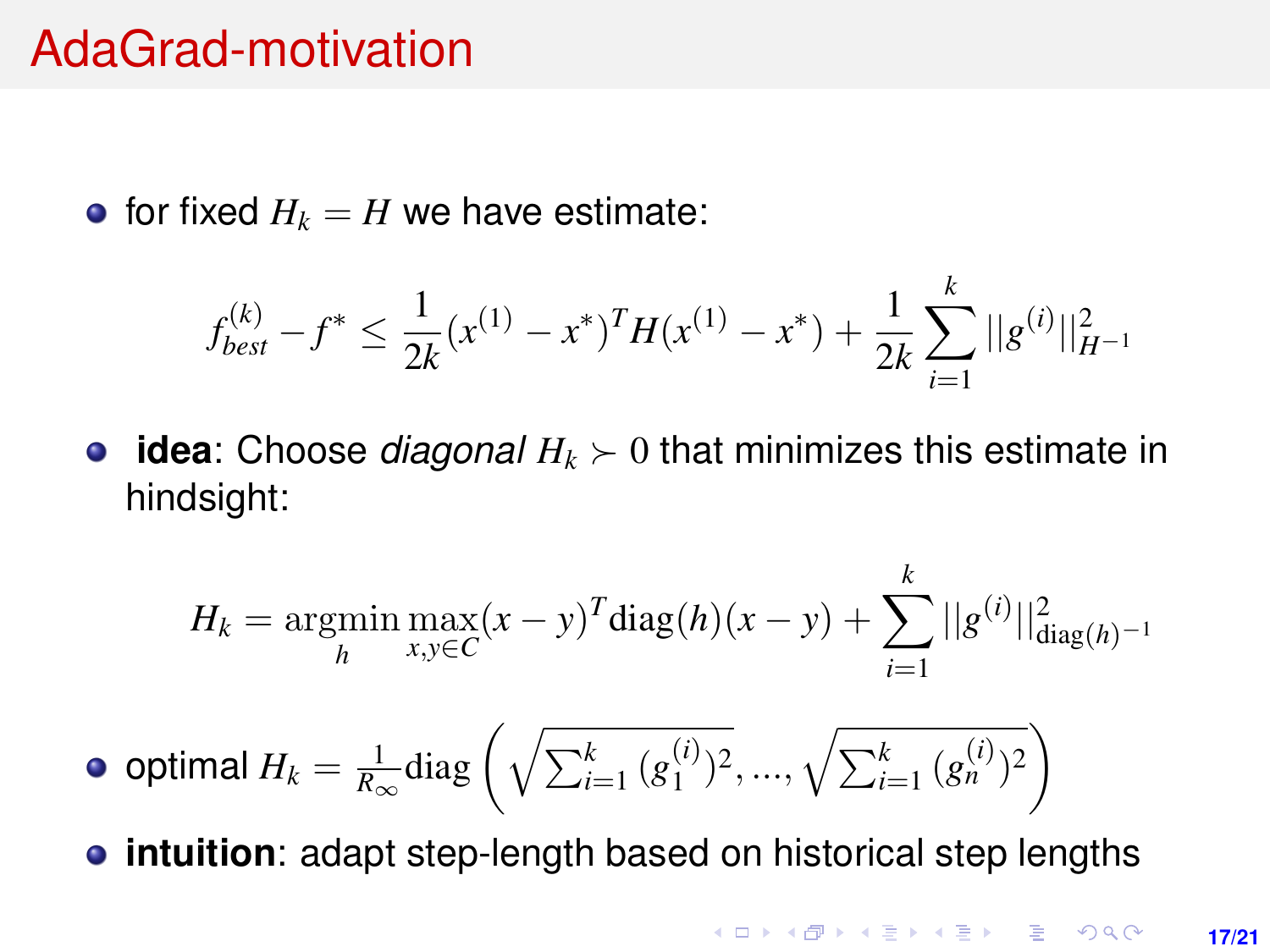### AdaGrad- convergence

by construction,  $H_i = \frac{1}{\alpha} \text{diag}(h_i)$  and  $h_i \geq h_{i-1}$ , so

$$
f_{best}^{(k)} - f^* \le \frac{1}{2k} \sum_{i=1}^k ||g^{(i)}||_{H_i^{-1}}^2 + \frac{1}{2k\alpha} R_{\infty}^2 ||h_k||_1
$$
  

$$
\le \frac{\alpha}{k} ||h_k||_1 + \frac{1}{2k\alpha} R_{\infty}^2 ||h_k||_1
$$

(second line is a theorem) also have (with  $\alpha=R_{\infty}^{2}$  ) and for compact sets  $C$ 

$$
f_{best}^{(k)} - f^* \le \frac{2}{k} \inf_{h \ge 0} \left\{ \sup_{x,y \in C} (x-y)^T \text{diag}(h)(x-y) + \sum_{i=1}^k ||g^{(i)}||_{\text{diag}(h)^{-1}}^2 \right\}
$$

**KORKARK KERKER DRAM 18/21**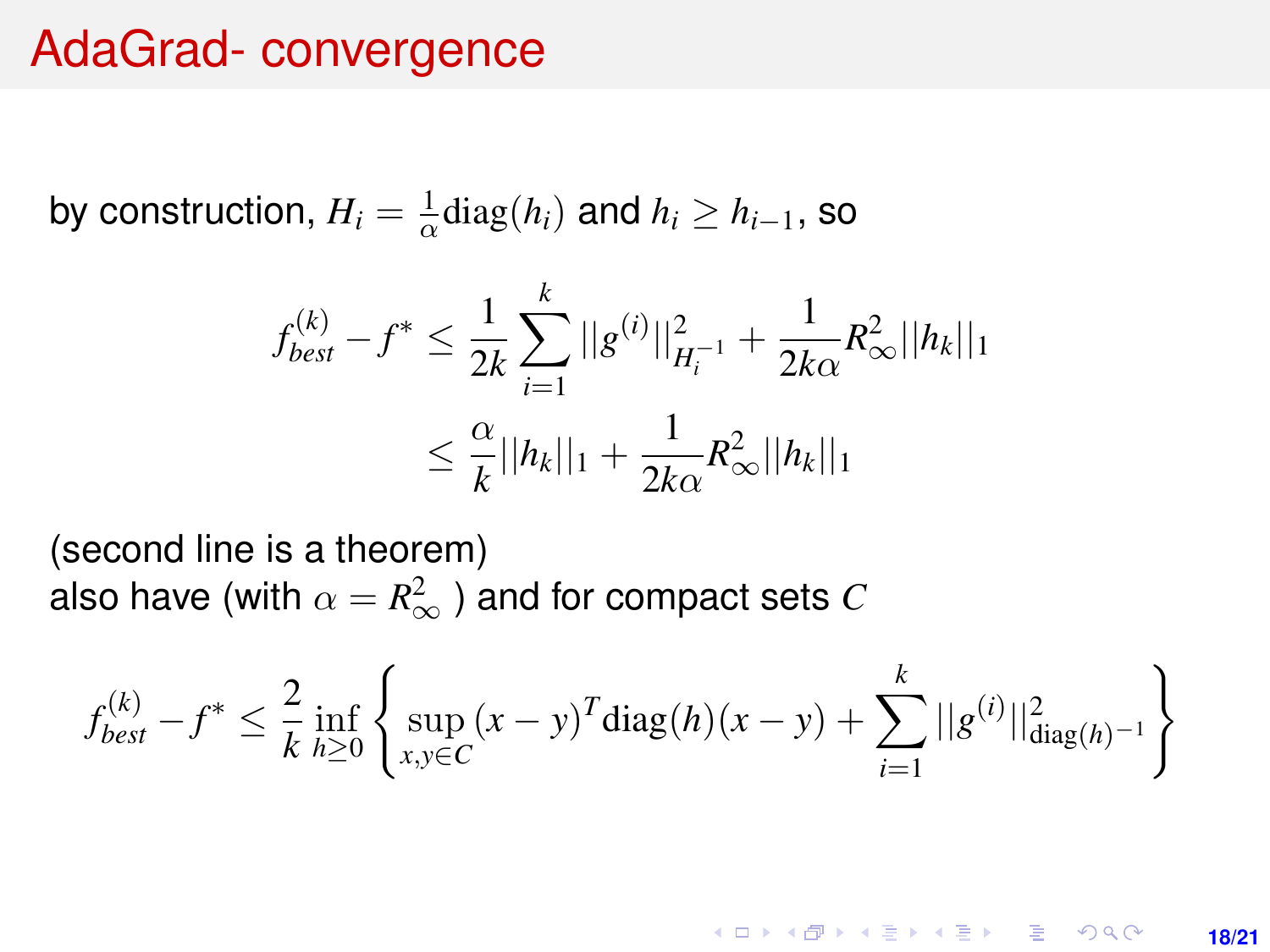# Example

Classification problem:

\n- **Data:** 
$$
\{a_i, b_i\}, i = 1, ..., 50000
$$
\n- $a_i \in \mathbb{R}^{1000}$
\n

- $\bullet \, b \in \{-1, 1\}$
- Data created with 5% mis-classifications w.r.t  $\omega = 1, \nu = 0$
- **Objective**: find classifiers  $\omega \in \mathbf{R}^{1000}$  and  $\nu \in \mathbf{R}$  such that
	- $a_i^T \omega + \nu > 1$  if  $b = 1$
	- $a_i^T \omega + \nu < 1$  if  $b = -1$
- **Optimization method**:
	- Minimize hinge-loss:  $\sum_i \max(0, 1 b_i(a_i^T\omega + \nu))$
	- Choose example uniformly at random, take sub-gradient step w.r.t that example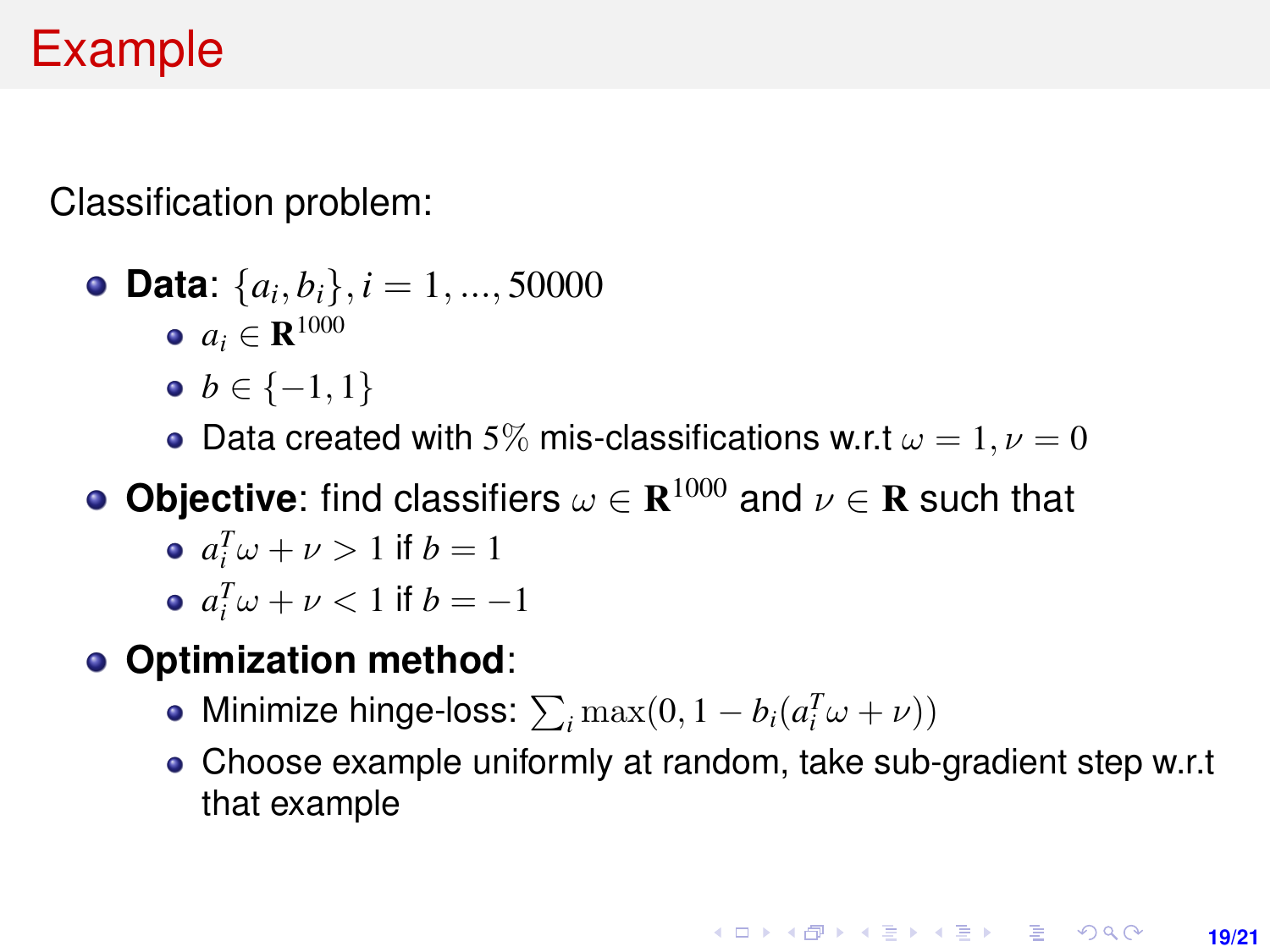### Best subgradient method vs best AdaGrad



Often best AdaGrad performs better than best subgradient method